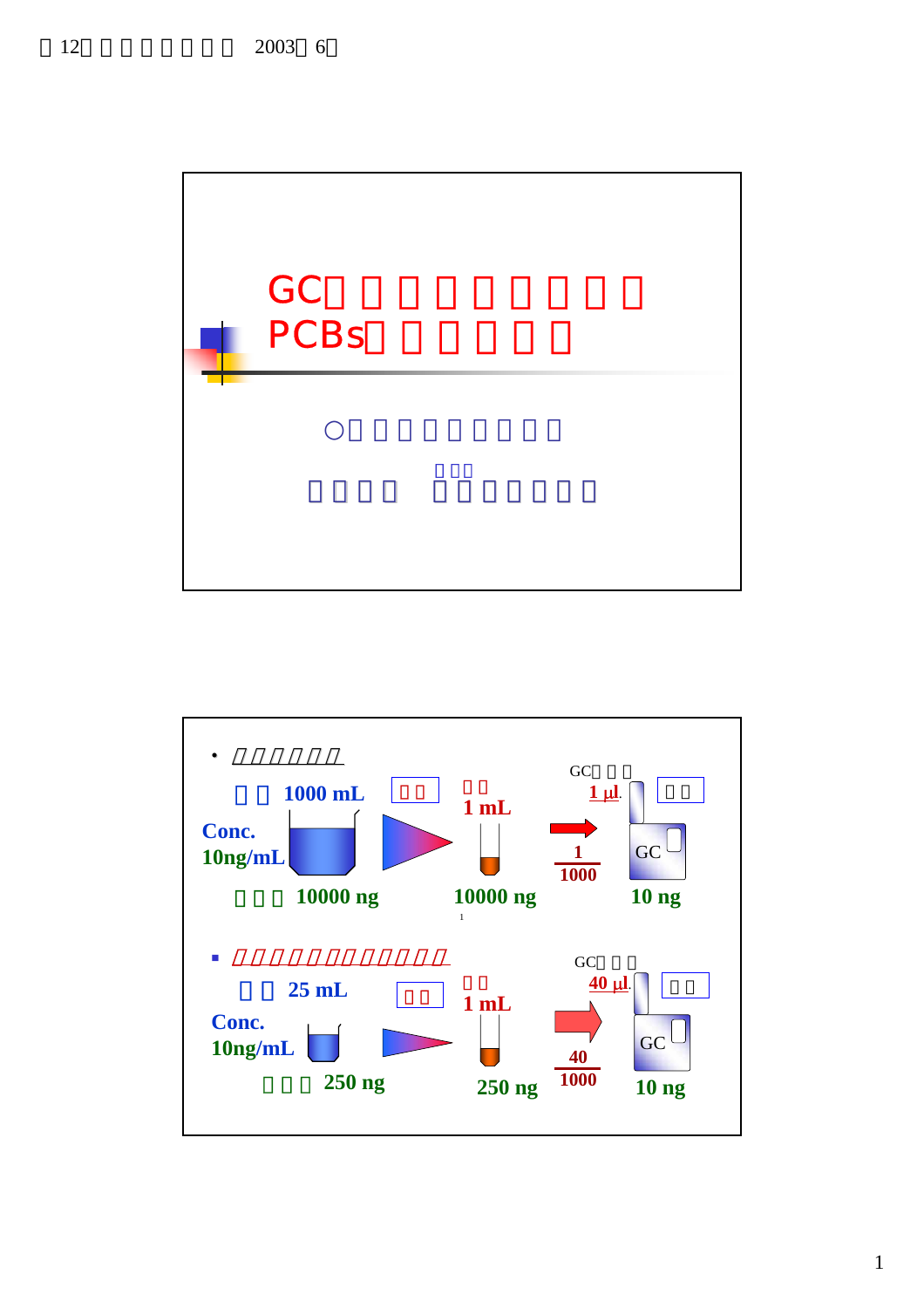

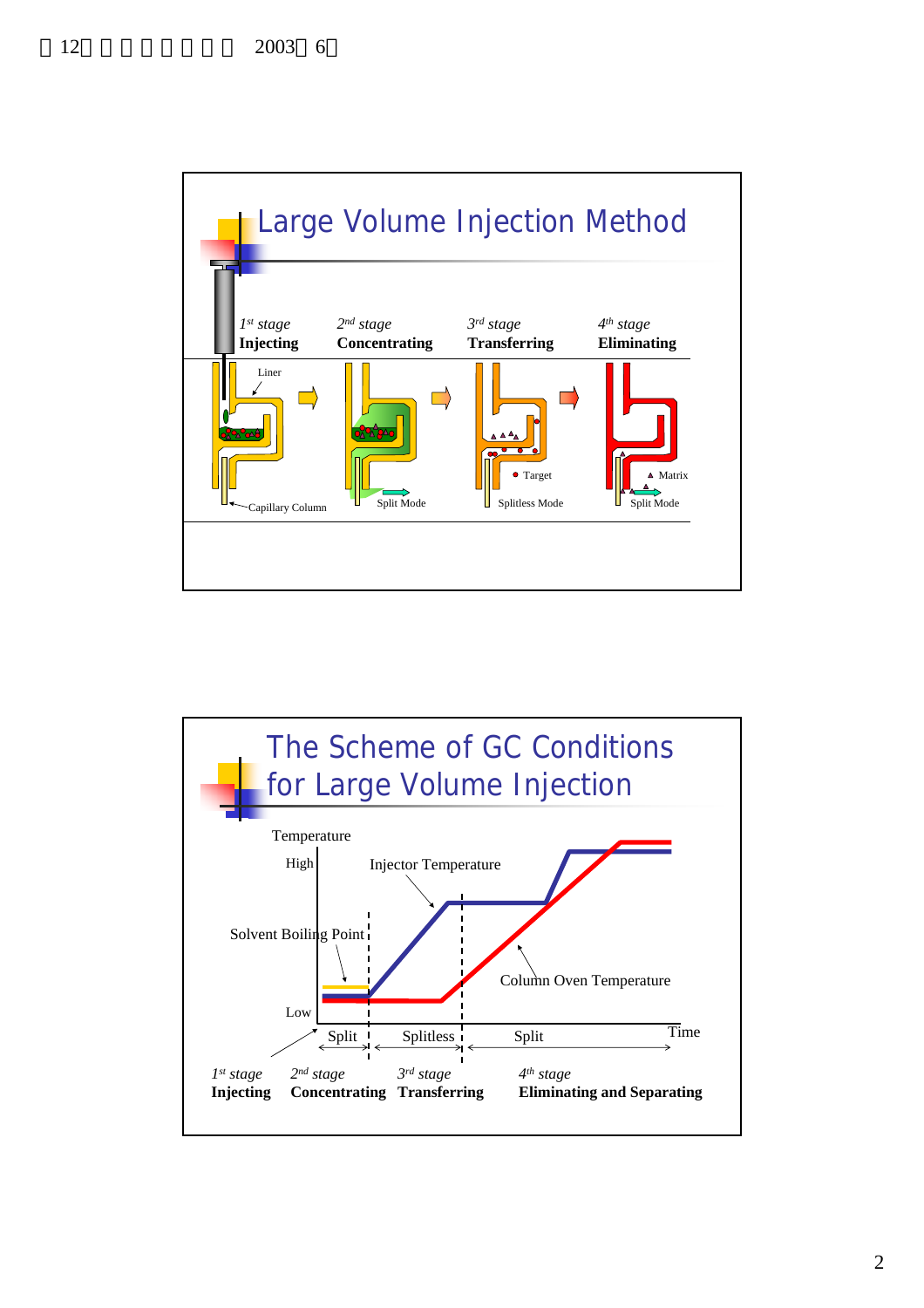## Operating Conditions of GC/MS and Injector

| Injector            | LaviStoma (EMINET)                                                      |
|---------------------|-------------------------------------------------------------------------|
| Injector Oven Temp. | 69 -100 /min-270 (20min)                                                |
| Solvent Purge Time  | $12 \text{ sec}$                                                        |
| GC/MS               | OP5050A (Shimadzu), AOC-20i(Shimadzu)                                   |
| Pre-column          | Deactivated silica capillary tube $0.53$ mm $\times$ 0.5m               |
| Column              | DB-5MS $0.25$ mm $\times$ 30m, $0.25$ µm                                |
| Column Oven Temp.   | $(5min)$ -25 /min-170 -7 /min-250 -<br>70<br>15<br>$/min-300$<br>(3min) |
| Detector Temp       | 300                                                                     |
| MS Method           | SIM                                                                     |
| Splitpurge Flow     | $150$ m $V$ min                                                         |
| Splitless Time      | 4 min                                                                   |

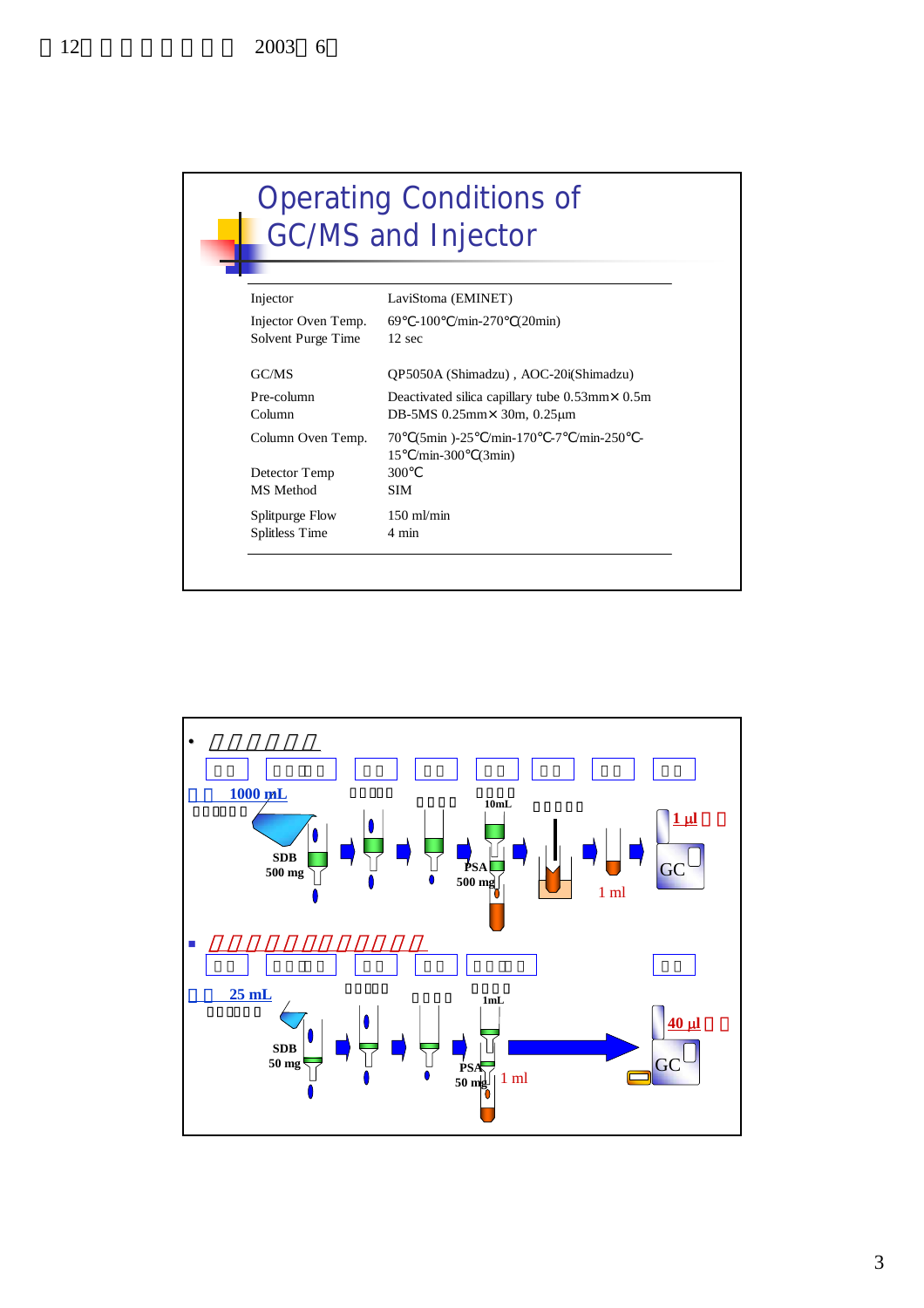

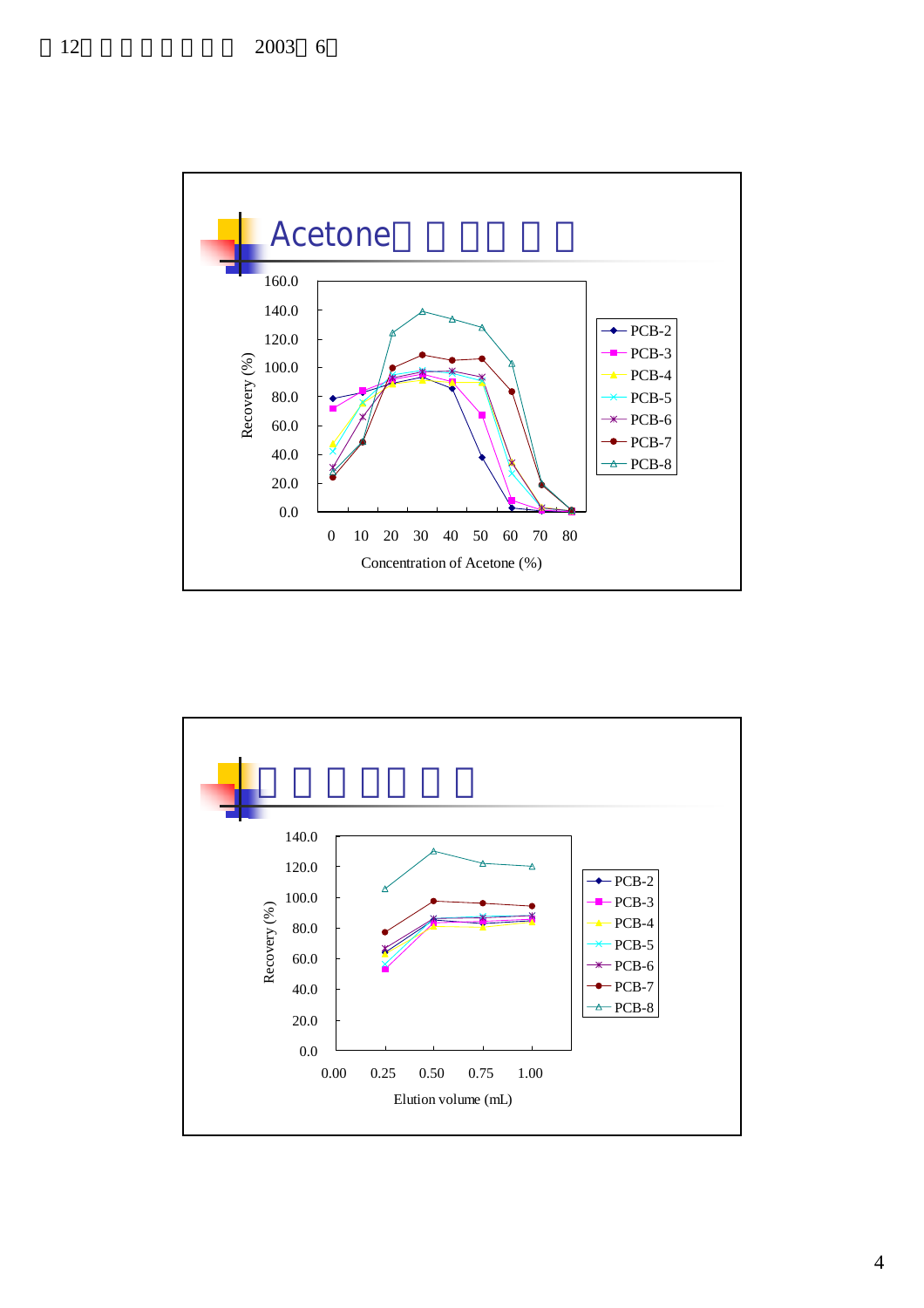読み Rec.(%) RSD(%, n=5) Rec.(%) RSD(%, n= PCB-2 90.2 1.8 96.4 4.6 PCB-3 93.8 2.6 96.1 6.1 PCB-4 91.6 3.7 93.5 4.4 PCB-5 96.0 4.0 95.4 5.7 PCB-6 95.2 2.6 95.3 4.2 PCB-7 103.8 2.5 94.2 5.3 PCB-8 146.4 2.6 108.9 8.5 #Compound Purified water River water Table Recoveries and RSDs The sample was 16 µg/L PCB(KC-300,400,500,600) spiked to the purified water and river water.

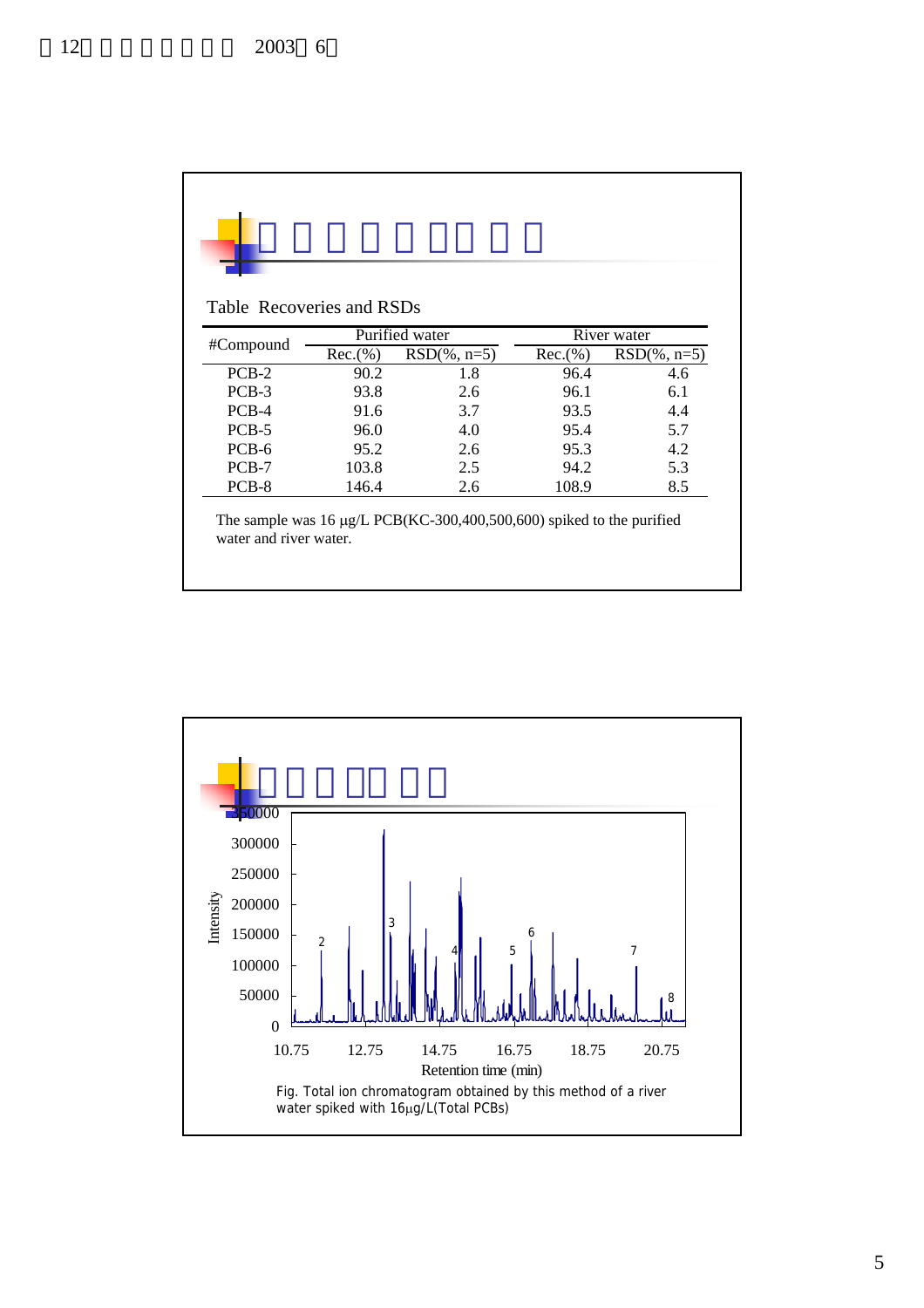![](_page_5_Figure_1.jpeg)

![](_page_5_Figure_2.jpeg)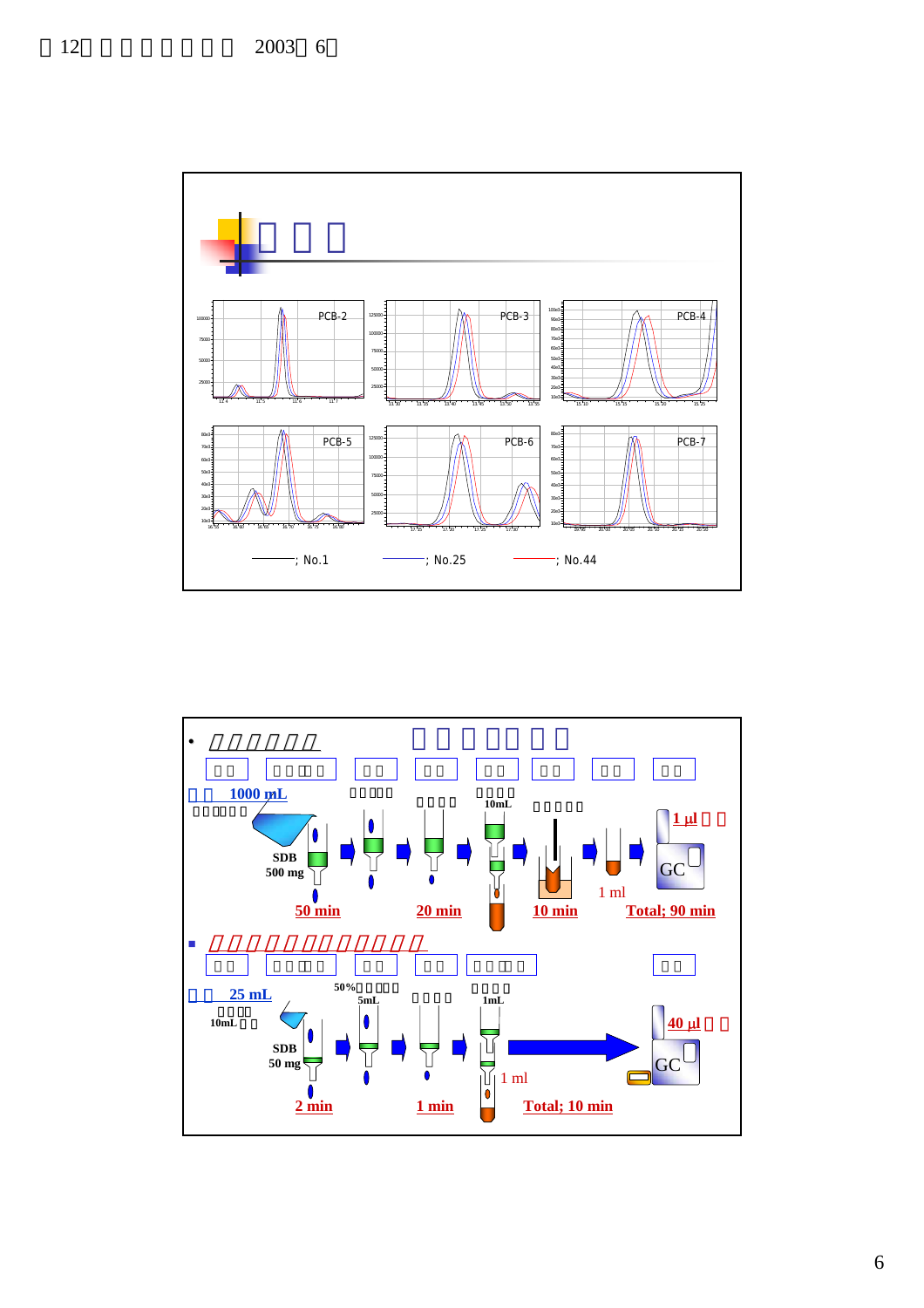![](_page_6_Figure_1.jpeg)

![](_page_6_Figure_2.jpeg)